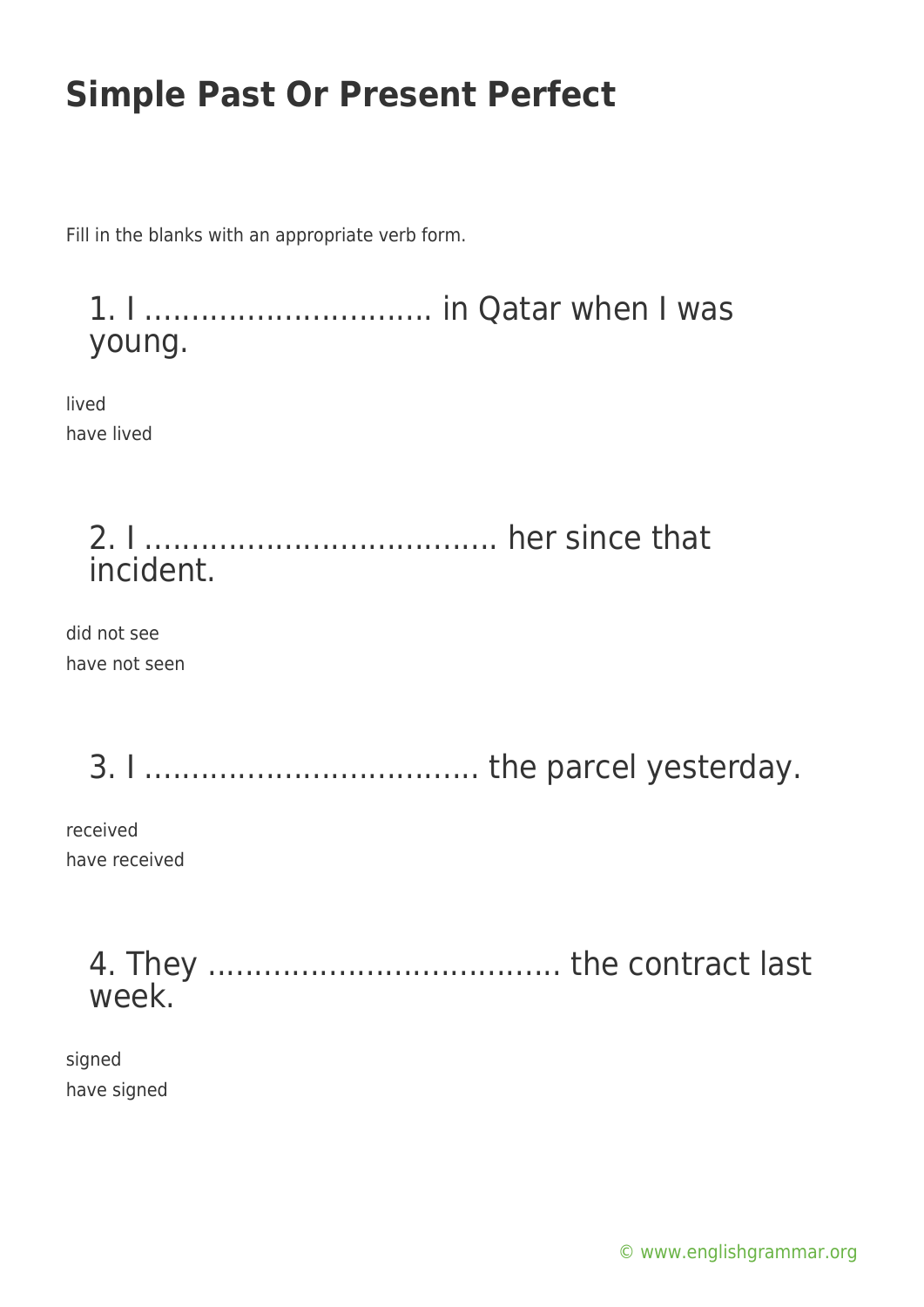5. ............................................ anything from them yet?

Did you hear Have you heard

6. We ........................................ since morning.

waited have waited

7. I ...................................... to Jaipur last month.

went have gone

8. ......................................... to Japan?

Did you ever go Have you ever been

9. I .................................... school when I was 14.

left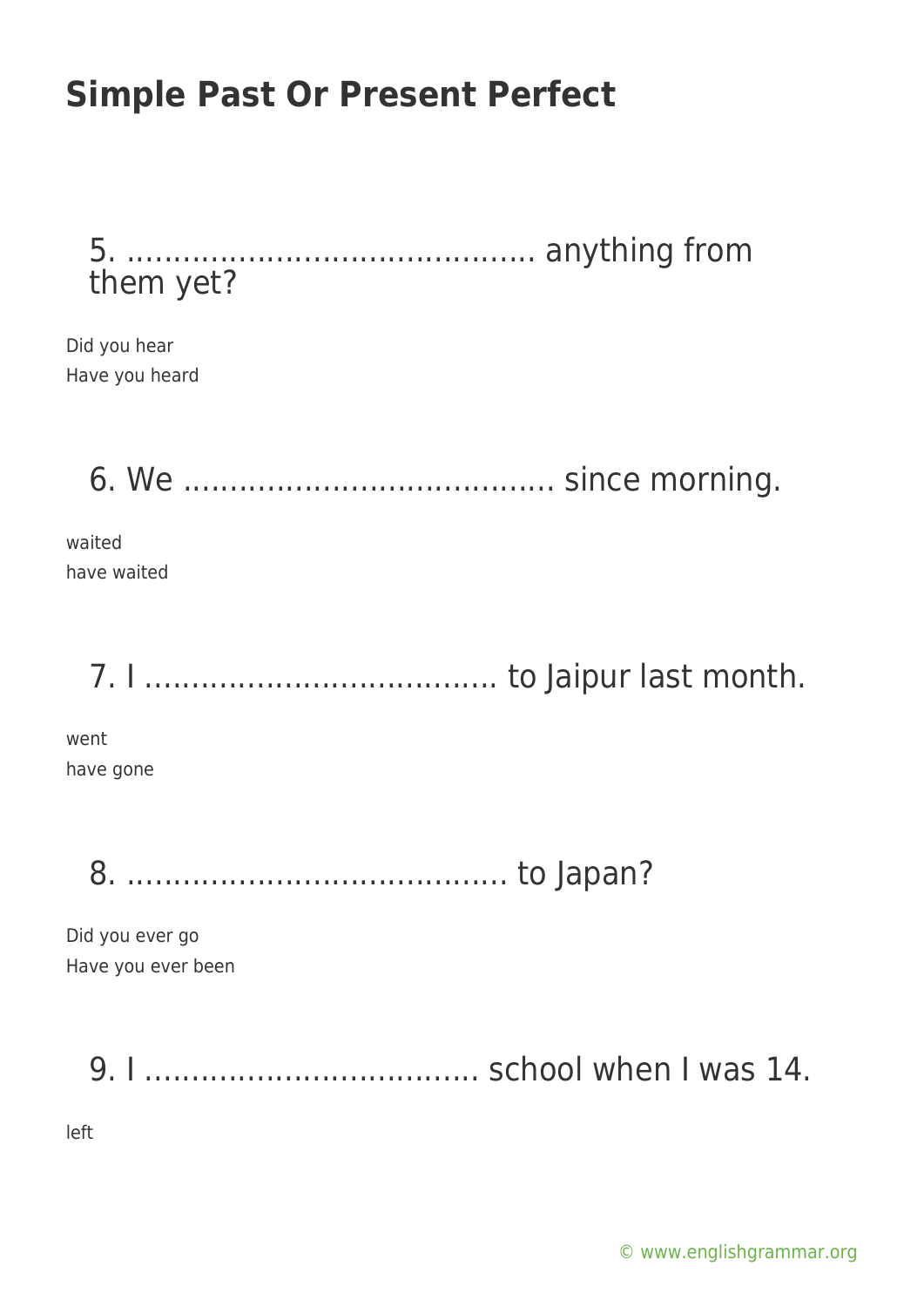have left

10. What ........................................ then?

did you do have you done

### 11. You won't be able to see her because she .................................... home.

went has gone

### 12. This is the first time I ..................................... a tiger.

saw have seen

#### Answers

- 1. I lived in Qatar when I was young.
- 2. I have not seen her since that incident.
- 3. I received the parcel yesterday.